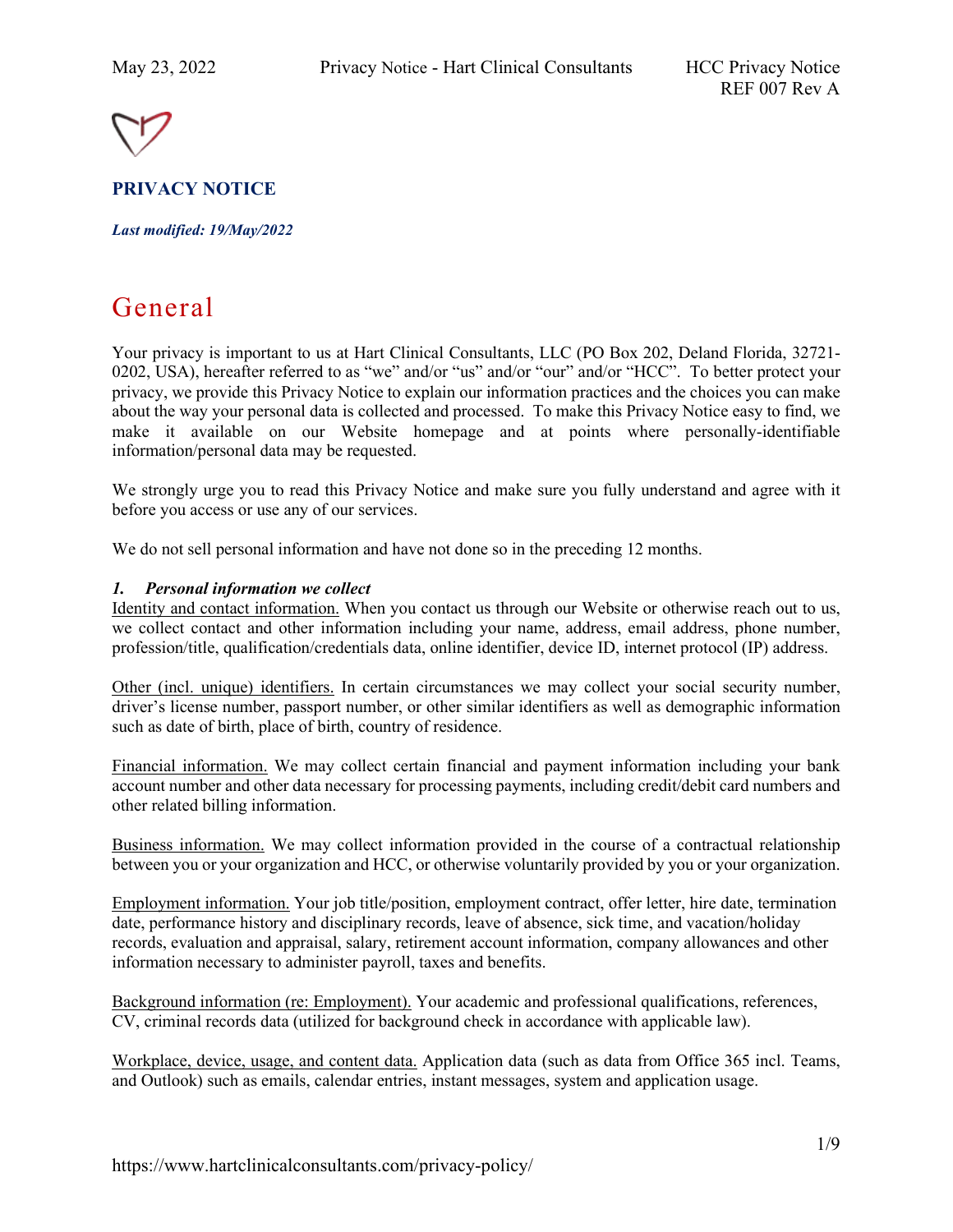Video and images. We may collect and use your video and image data based on your consent of otherwise in accordance with the requirements of applicable laws.

Website usage and technical data. We may collect information about how you use our Website. To learn more about our use of cookies or similar technology please see our Cookie Notice.

## *2. How do we collect your personal information*

- $\triangleright$  Directly from you;
- $\triangleright$  From third-party sources;
- $\triangleright$  Through our Website;
- $\triangleright$  Publicly available information.

#### *3. How we use personal information*

We use the information that we collect from you to (including but not limited to):

- $\triangleright$  Establish and maintain business relationship with you;
- $\triangleright$  Run and maintain our Website;
- $\triangleright$  Provide you with information when you request it;
- $\triangleright$  Improve level of our service;
- > Manage our network and information systems;
- $\triangleright$  Consider your application for employment and manage the employment relationship;
- $\triangleright$  Comply with applicable laws and regulations;
- $\triangleright$  Establish or exercise our legal rights and to defend against legal claims;
- $\triangleright$  Sell, assign or transfer all or part of our business.

#### *4. Transfers to third parties*

For the purposes indicated above, your personal data may be shared with:

- Persons authorized by HCC to carry out personal data processing operations (such as our employees);
- Data processors appointed by us (such as third parties providing us with hosting and server colocation services, communications, and content delivery networks (CDNs), data, and cybersecurity services, billing and payment processing services, domain name registrars, fraud detection and prevention services, web analytics, email distribution and monitoring services, session recording and remote access services, performance measurement and data optimization and marketing services, content providers, legal and financial advisors);
- $\triangleright$  Independent data controllers (public bodies and administrations; banking operators; consultants and freelance professionals; third parties in connection with a merger, acquisition, bankruptcy, or sale of all or substantially all of our assets, to the extent that this is necessary for the process).

Your data may also be transmitted in accordance with the law to tax authorities, police and judicial and administrative authorities, for the assessment and prosecution of crimes, prevention and protection from threats to public security, to allow us to ascertain, exercise or defend a right in court, as well as for other reasons related to the protection of the rights and freedoms of others.

#### *5. Collection of personal information from children*

We do not knowingly collect any personal information from children as our services are not directed to children. If you have reason to believe that your child has provided personal information to us, please contact us at [privacy@hartclinicalconsultants.com](mailto:privacy@hartclinicalconsultants.com) so that we can delete that information from our databases.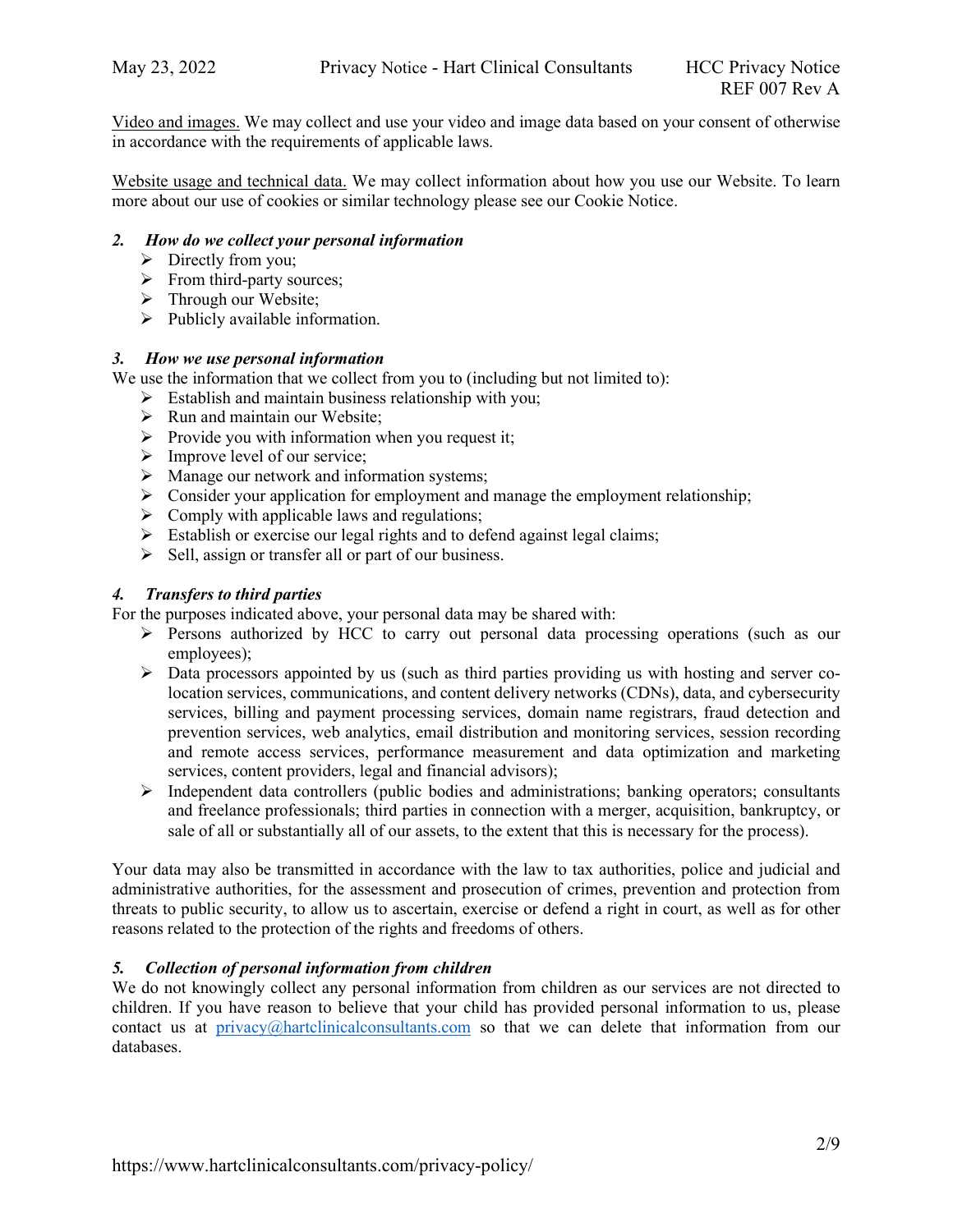## *6. Retention of personal information*

The length of time in which we will store your personal information will differ depending on the purpose for which we have collected and are processing your data. As a rule, we keep your personal information for as long as needed or permitted for the purpose(s) for which it was obtained and consistent with applicable laws.

### *7. Security measures to protect your personal data*

To prevent unauthorized access, maintain data accuracy, and ensure the correct use of information, we have put in place appropriate electronic, and managerial procedures to safeguard and secure the information we process.

Your personal information is contained behind secured networks and are only accessible by a limited number of persons who have special access rights to such systems and are required to keep the information confidential.

## *8. Your rights regarding your personal information*

The rights available to you depend on the local law in your jurisdiction and the circumstances of personal information processing. For example, you may have the right to:

- $\triangleright$  Correct your personal information which you think is inaccurate or incomplete;
- $\triangleright$  Ask us to delete your personal information where it is no longer necessary for the initial purpose of processing;
- Withdraw your consent for processing of your personal information for direct marketing purposes;
- $\triangleright$  Ask us to provide access to your personal information including copies thereof;
- $\triangleright$  Complain to your local data protection (or other competent) authority.

If you a California resident, you have a right to:

- $\triangleright$  Know about the personal information a business collects about you and how it is used and shared;
- $\triangleright$  Delete personal information collected from you (with some exceptions);
- $\triangleright$  Opt-out of the sale of your personal information (where applicable); and
- $\triangleright$  Non-discrimination for exercising your CCPA rights.

To exercise your rights, please contact us anytime at  $\frac{\text{privacy}}{\text{@}$  hartclinical consultants.com.

If you are an EEA-resident, please refer to the GDPR Privacy Notice below for more information about your data subject rights under the GDPR.

## *9. Cookies*

HCC website does not utilize any Cookies or trackers / analytics.

## *10. Changes to this Privacy Notice*

From time to time, we will update this Privacy Notice. Any changes become effective when we post the revised Privacy Notice. This Privacy Notice was last updated as of the "*Last modified*" date shown above.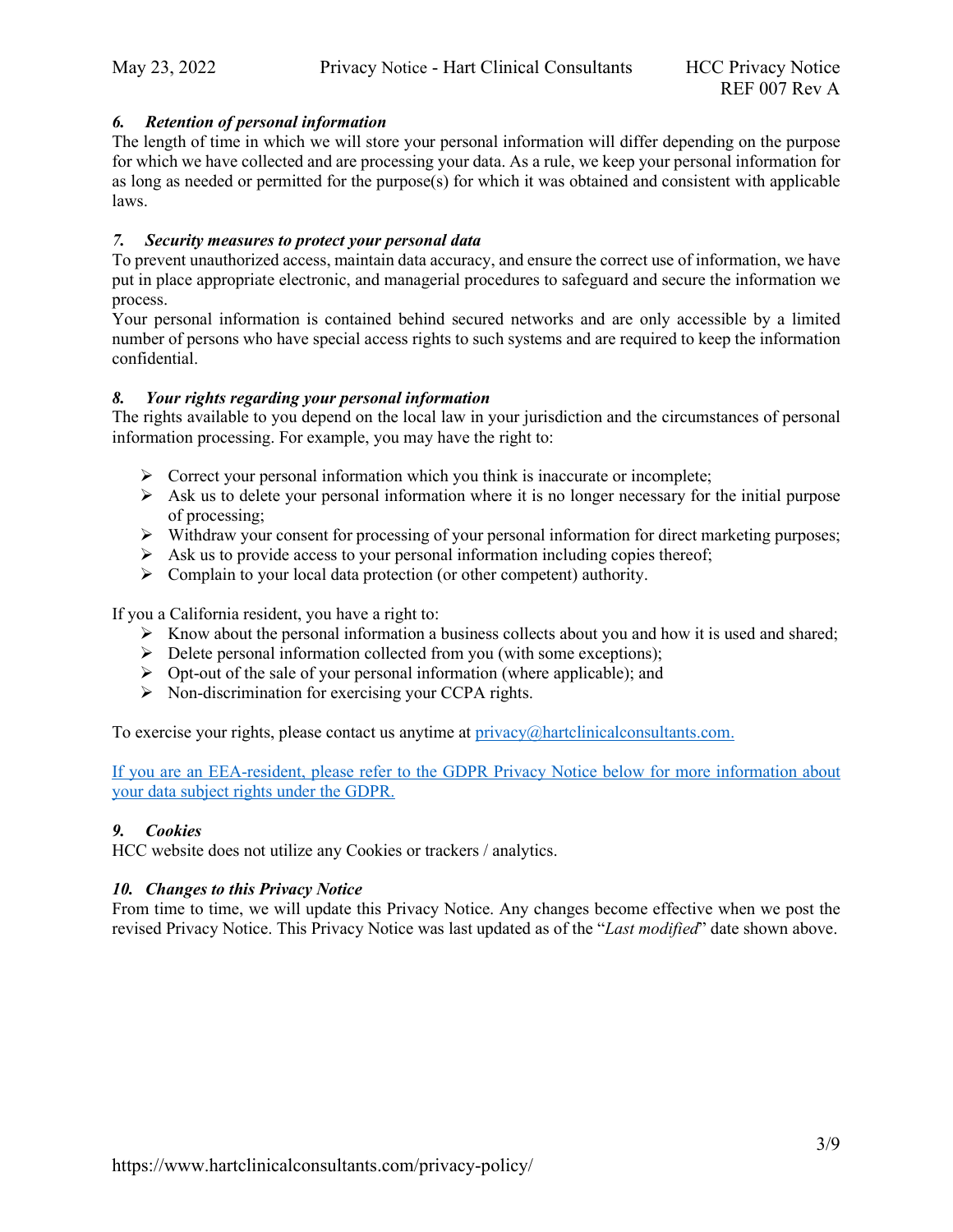## GDPR Privacy Notice

## **General terms**

The GDPR Privacy Notice is included in and supplements our Privacy Notice and applies to the "personal data", as defined in the GDPR, of natural persons ("you" or "your") located in the European Economic Area (the "EEA") processed by Hart Clinical Consultants, LLC (PO Box 202, Deland Florida, 32721-0202, USA) ("HCC"). To the extent of any conflict between this GDPR Notice and any other provision of the Privacy Notice, this GDPR Notice shall control only with respect to EEA residents and their personal data.

#### **Processor disclosure**

HCC serves as a processor when providing support as a CRO in connection with clinical trials on behalf of our Clients, such as for services of clinical trial site management, monitoring and auditing and clinical trial data management. When serving as a processor, we have certain obligations under the GDPR such as only processing personal data at our Clients' documented instructions, providing assistance with fulfilment of data subject rights requests, and implementing appropriate technical and organizational measures for personal data processing.

We will forward any inquiries, complaints, or requests received from EEA-residents with respect to our Services to the appropriate Clients and await instructions before taking any action.

#### **Controller disclosure and details**

With this GDPR Notice HCC as a controller of your personal data wants to make sure that you understand what personal information is collected about you, how your personal information is used and how it is kept safe. HCC as the Controller of the personal data, has committed to comply with the General Data Protection Regulation (hereafter referred to as the "GDPR") and/or any other applicable Member States laws and regulations regarding data protection.

If you have read this GDPR Privacy Notice but would like further clarification, please contact us at [privacy@hartclinicalconsultants.com.](mailto:privacy@hartclinicalconsultants.com)

#### *1. What information do we collect and how do we collect it?*

We are the controller of personal data for the purposes and under the legal bases described in the table below regarding business contacts for EEA-based clients, vendors, contractors, consultants and visitors to our Website.

The personal data we process includes personal data related to the services or professional interactions with HCC, such as your name, address, email address, phone number, profession/title, qualification/credentials data (if applicable) and organization/company affiliation/purchase history, is collected either manually through face-to-face interactions, phone calls, Multimedia Messaging Service (MMS), or electronically via e-mail, this Website, or platforms such as LinkedIn, internet and communication technology data. HCC does not purchase personal data from third parties.

#### *2. How do we use and on what legal basis do we process your personal data?*

In the table below you can read about the purposes of your personal data processing and the applicable legal bases.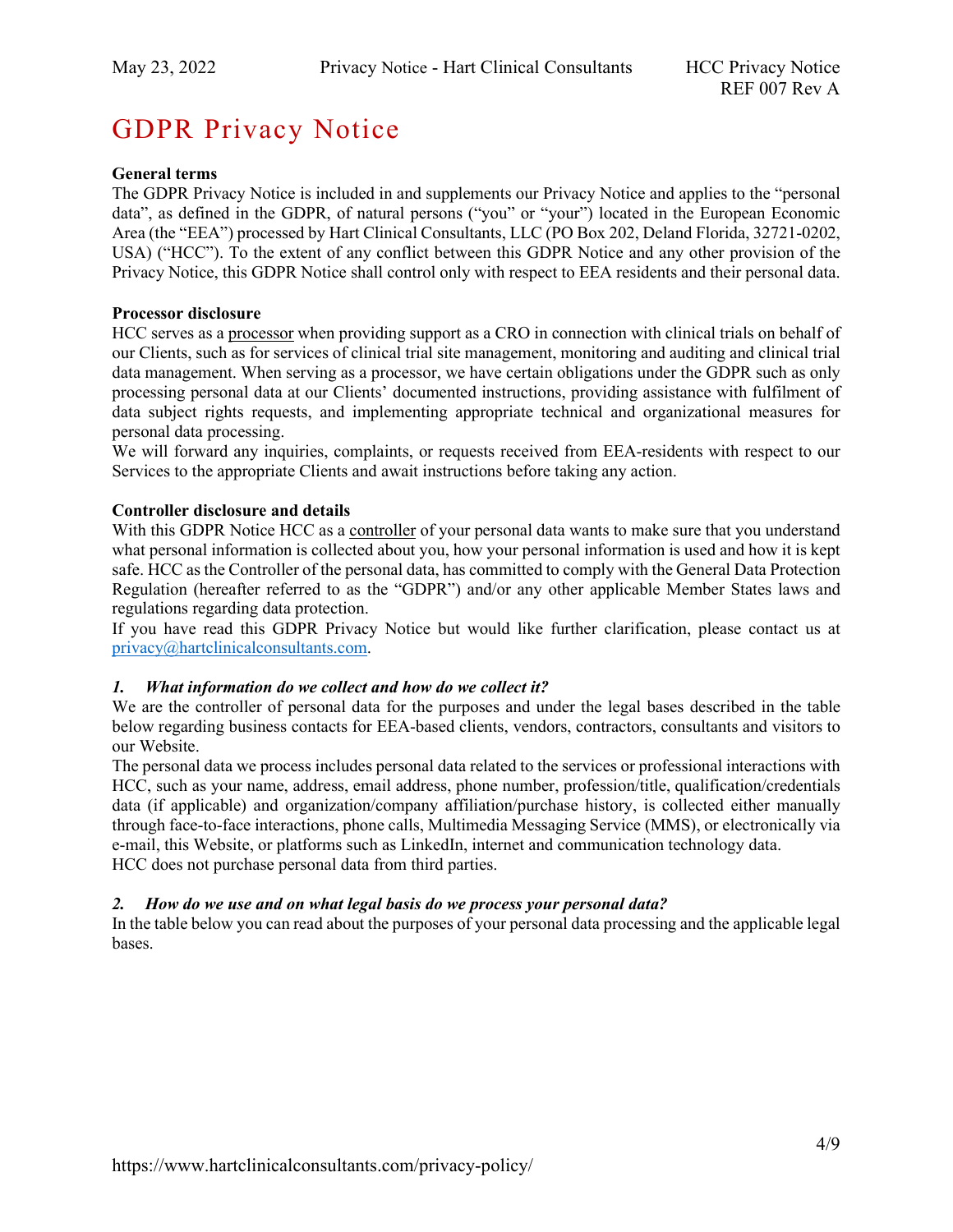| <b>Purpose</b>                                                                                                                                                                                                | <b>Legal</b> basis                                                                                                                                                                                                                                                                                                                                                                                                                                                                                                                                                                                                                                                                                                                                                                                  |
|---------------------------------------------------------------------------------------------------------------------------------------------------------------------------------------------------------------|-----------------------------------------------------------------------------------------------------------------------------------------------------------------------------------------------------------------------------------------------------------------------------------------------------------------------------------------------------------------------------------------------------------------------------------------------------------------------------------------------------------------------------------------------------------------------------------------------------------------------------------------------------------------------------------------------------------------------------------------------------------------------------------------------------|
| Establishment, performance and management of<br>relationship with<br>clients,<br>contractors,<br>our<br>consultants and vendors.                                                                              | Contract with you or our legitimate interest (e.g.<br>to conclude and implement the contractual<br>relationship<br>with<br>the<br>client/contractor/vendor/consultant with whom<br>the legal representative, the administrator or the<br>employee/collaborators are contractually bound).<br>We shall make a balance between our legitimate<br>interest and your rights and interests. At your<br>request, we may provide you with information on<br>the assessment of this legitimate interest made by<br>us.<br>You may exercise your right to object to such<br>activity at any time by notifying us.<br>Depending on the applicable legal basis, if this<br>data is not provided to us, then we may be unable<br>to perform certain contractual obligations or enter<br>in a contract with you. |
| Optimization of customer experiences and<br>development and improvement of our services.                                                                                                                      | Our legitimate interest in knowing our customers<br>and potential customers and maintaining our<br>relationship with them.<br>We shall make a balance between our legitimate<br>interest and your rights and interests. At your<br>request, we may provide you with information on<br>the assessment of this legitimate interest made by<br>us.<br>You may exercise your right to object to such<br>activity at any time by notifying us.                                                                                                                                                                                                                                                                                                                                                           |
| Compliance with legal obligations<br>of<br>${\rm an}$<br>administrative/accounting/tax nature.                                                                                                                | Legal obligation to which HCC is subject.<br>The provision of your personal data is mandatory<br>as it complies with the legal requirements.                                                                                                                                                                                                                                                                                                                                                                                                                                                                                                                                                                                                                                                        |
| Correct and complete management of any<br>unsolicited requests.                                                                                                                                               | The processing of your personal data for this<br>purpose is necessary for the execution of a<br>contract or the execution of pre-contractual<br>measures.<br>Failure to provide the required personal data<br>would make it impossible for us to follow up on<br>your unsolicited request.                                                                                                                                                                                                                                                                                                                                                                                                                                                                                                          |
| Communicating with you in order to keep you<br>up-to-date on the latest developments, and other<br>information about our services (including<br>marketing emails and newsletters), events and<br>initiatives. | Your consent or in certain cases our legitimate<br>interest (when we have a previous contractual or<br>a business relationship with you and send you<br>marketing<br>communications<br>about<br>similar<br>services).<br>We shall make a balance between our legitimate<br>interest and your rights and interests.<br>You can, at any time, "opt out"/withdraw your<br>by unsubscribing from marketing<br>consent<br>communications you are receiving from us.                                                                                                                                                                                                                                                                                                                                      |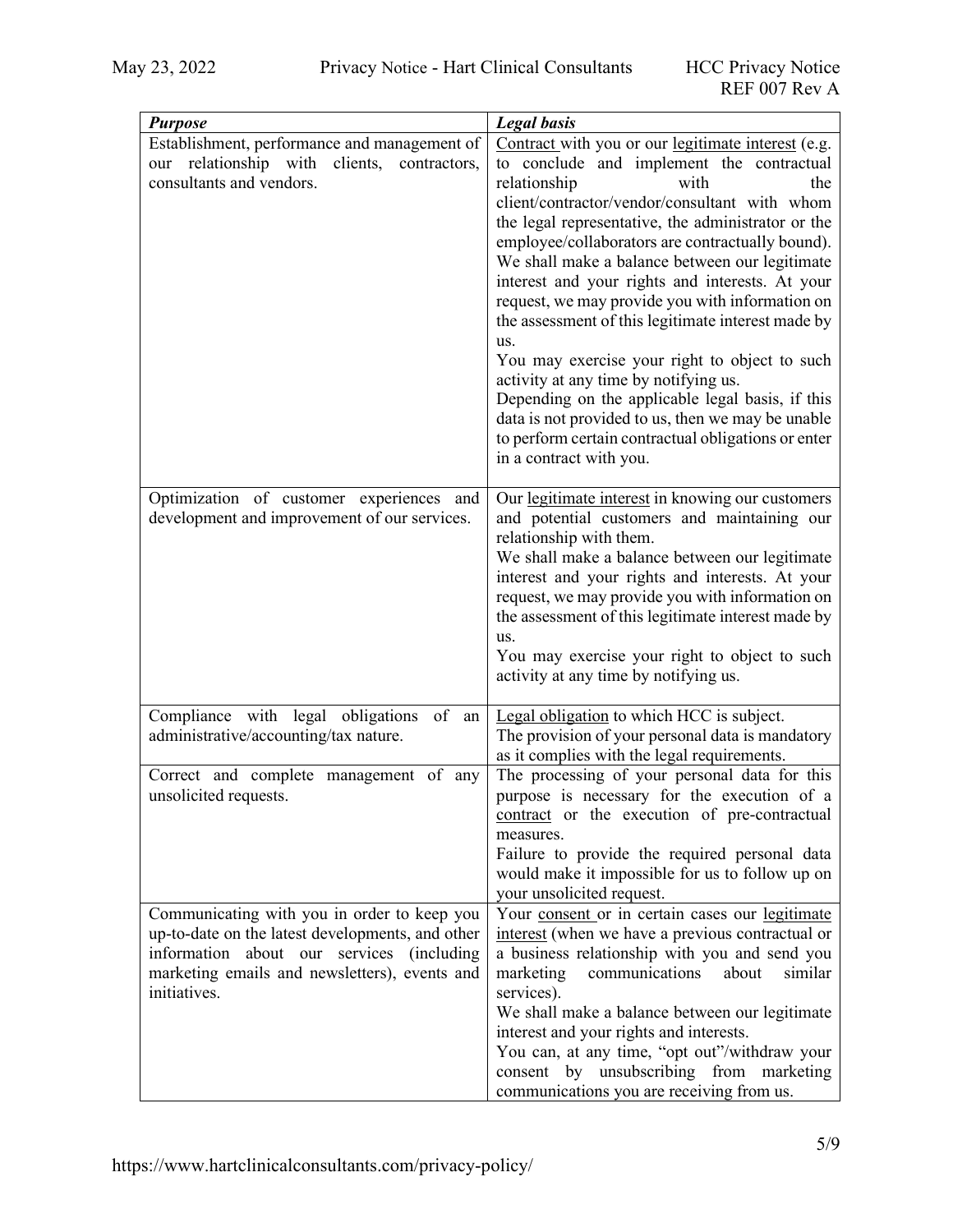## *3. Duration of processing*

We will not retain personal data for longer than necessary taking into consideration the purpose of the relevant processing unless law requires us to hold your personal information for a longer period or HCC has a legitimate interest in retaining your personal data (e.g. for establishment, exercise or defense of legal claims).

## *4. Categories of personal data recipients*

For the purposes indicated above (Section 2), your personal data may be shared with:

- persons authorized by HCC to carry out personal data processing operations (such as our employees);
- data processors appointed by us (such as third parties providing us with hosting and server colocation services, communications, and content delivery networks (CDNs), data, and cybersecurity services, billing and payment processing services, domain name registrars, fraud detection and prevention services, web analytics, email distribution and monitoring services, session recording and remote access services, performance measurement and data optimization and marketing services, content providers, legal and financial advisors);
- independent data controllers (public bodies and administrations; banking operators; consultants and freelance professionals; third parties in connection with a merger, acquisition, bankruptcy, or sale of all or substantially all of our assets, to the extent that this is necessary for the process).

Your data may also be transmitted in accordance with the law to tax authorities, police and judicial and administrative authorities, for the assessment and prosecution of crimes, prevention and protection from threats to public security, to allow us to ascertain, exercise or defend a right in court, as well as for other reasons related to the protection of the rights and freedoms of others.

## *5. Transfer of personal data outside the EEA*

Your personal data may be transferred to countries outside the European Economic Area (EEA) which, however, offer an adequate level of data protection, as established by specific resolutions issued by the European Commission [\(https://ec.europa.eu/info/law/law-topic/data-protection/international-dimension](https://ec.europa.eu/info/law/law-topic/data-protection/international-dimension-data-protection/adequacy-decisions_en)data-protection/adequacy-decisions en).

The transfer of your personal data to countries that do not belong to the EEA and that do not ensure adequate levels of protection will be carried out only after HCC and the recipients of said data have concluded specific agreements, containing safeguard clauses and appropriate guarantees for the protection of your personal data, so-called "standard contractual clauses", approved by the European Commission or if the transfer is necessary for the management of your requests. For more information or a copy of these safeguards please contact us at [privacy@hartclinicalconsultants.com.](mailto:privacy@hartclinicalconsultants.com)

## *6. Your rights in relation to your personal data*

Subject to certain exemptions, EEA-residents enjoy the following data subject rights:

 $\triangleright$  **Access.** You have the right to obtain confirmation as to whether or not personal data concerning you are being processed, as well as a copy of such personal data, provided that this does not harm the rights and freedoms of others.

**Rectification.** You have the right to obtain the correction, modification or updating of any inaccurate or no longer correct data, as well as to obtain the supplement of incomplete personal data, including by providing an additional statement.

 **"Right to be forgotten".** You have the right to request the deletion of your personal data when these, in particular, (i) are no longer necessary with respect to the purposes for which they were collected or processed, or (ii) they have been processed unlawfully, or (iii) they must be deleted in order to comply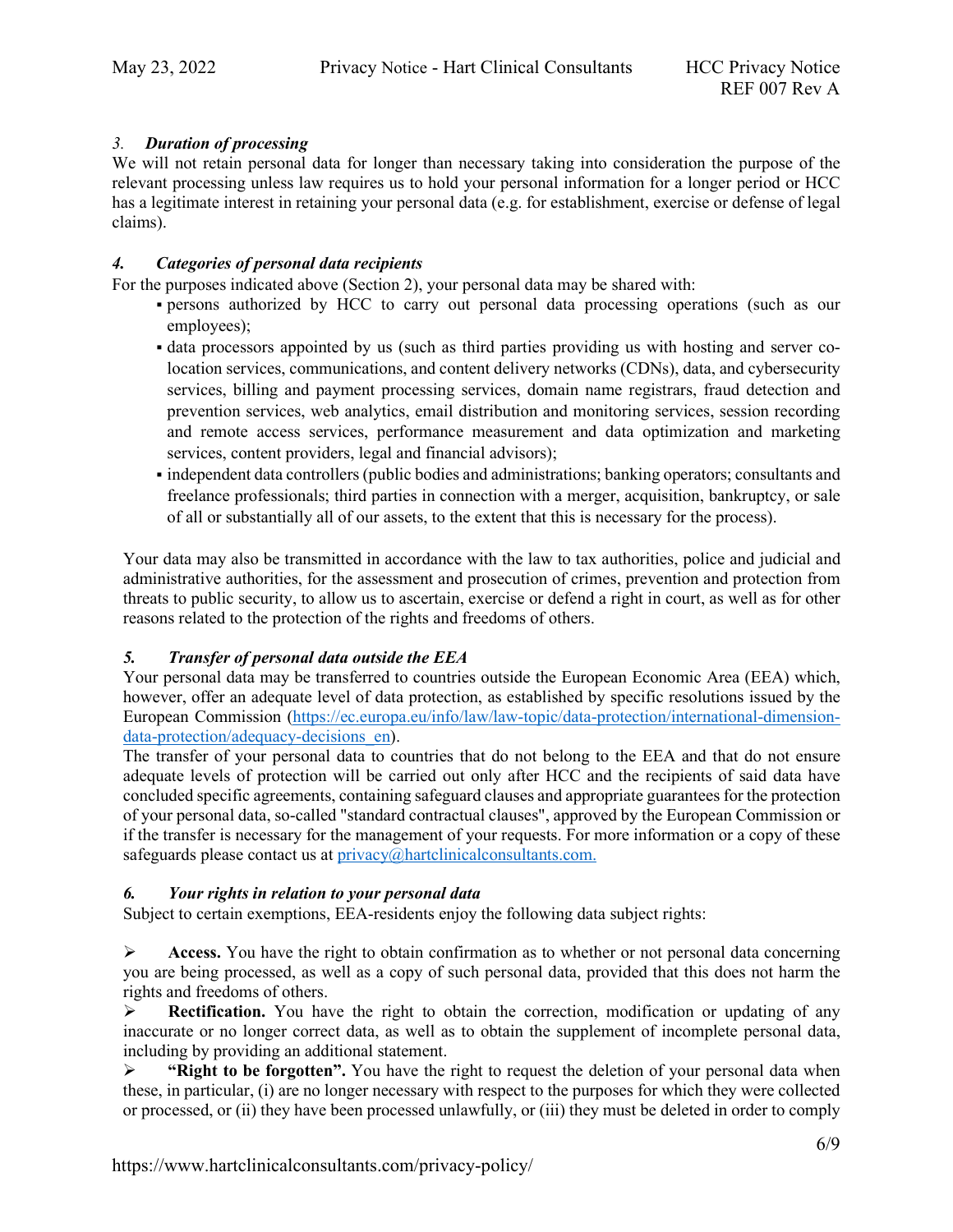with a legal obligation, or, finally, (iv) you have opposed their processing and there is no prevailing legitimate reason allowing us to proceed with the processing.

 **Restrict processing**. Under certain circumstances, you have the right to obtain a restriction on the processing of your personal data.

**Data portability.** Under certain circumstances, you have the right to request for the receipt or the transfer to another organization, in a machine-readable form, of your personal data**.** 

**Object to processing.** Under certain circumstances, you have the right to object, on grounds relating to your particular situation, at any time to processing of personal data concerning you, including profiling based on those provisions.

 **Withdraw consent.** When you have given your consent for the processing of your data, you can withdraw it at any time without justification.

If you would like to exercise your data subject rights, please let us know by contacting  $privacy@hartclinicalconsultants.com$ . Before disclosing the personal data requested to you, we may ask you for additional information to confirm your identity. We reserve the right to charge a fee where permitted by law, for instance if your request is manifestly unfounded or excessive.

As an EEA-resident you also have the right to lodge a complaint with a supervisory authority, in particular in the Member State of your habitual residence, place of work or place of the alleged infringement if you consider that the processing of personal data relating to you infringes the GDPR.

Contact details for the EU data protection authorities can be found at: [https://edpb.europa.eu/about](https://edpb.europa.eu/about-edpb/board/members_en)[edpb/board/members\\_en.](https://edpb.europa.eu/about-edpb/board/members_en)

### *7. Measures to protect your personal data*

We take appropriate legal, organizational, and technical measures to protect your personal data consistent with applicable privacy and data security laws. To prevent unauthorized access, maintain data accuracy, and ensure the correct use of information, we have put in place appropriate electronic, and managerial procedures to safeguard and secure the information we process.

Your personal data are contained behind secured networks and are only accessible by a limited number of persons who have special access rights to such systems and are required to keep the information confidential.

#### *8. Existence of automated decision-making*

No automated decision-making or profiling takes place.

#### *9. Contact Information*

If you have any questions about this GDPR Privacy Notice or wish to exercise any of your rights as described in Section 6, please contact us at: [privacy@hartclinicalconsultants.com.](mailto:privacy@hartclinicalconsultants.com)

#### **Controller:**

Hart Clinical Consultants, LLC (HCC) Deland, FL (USA) 1+ (800) 831-7819 [privacy@hartclinicalconsultants.com](mailto:privacy@hartclinicalconsultants.com)

#### **EU Data Protection Representative**

CRANIUM International Holding NV Excelsiorlaan 43, 1930 Zaventem, Belgium +32 2 310 39 63 [be-info@cranium.eu](mailto:be-info@cranium.eu)